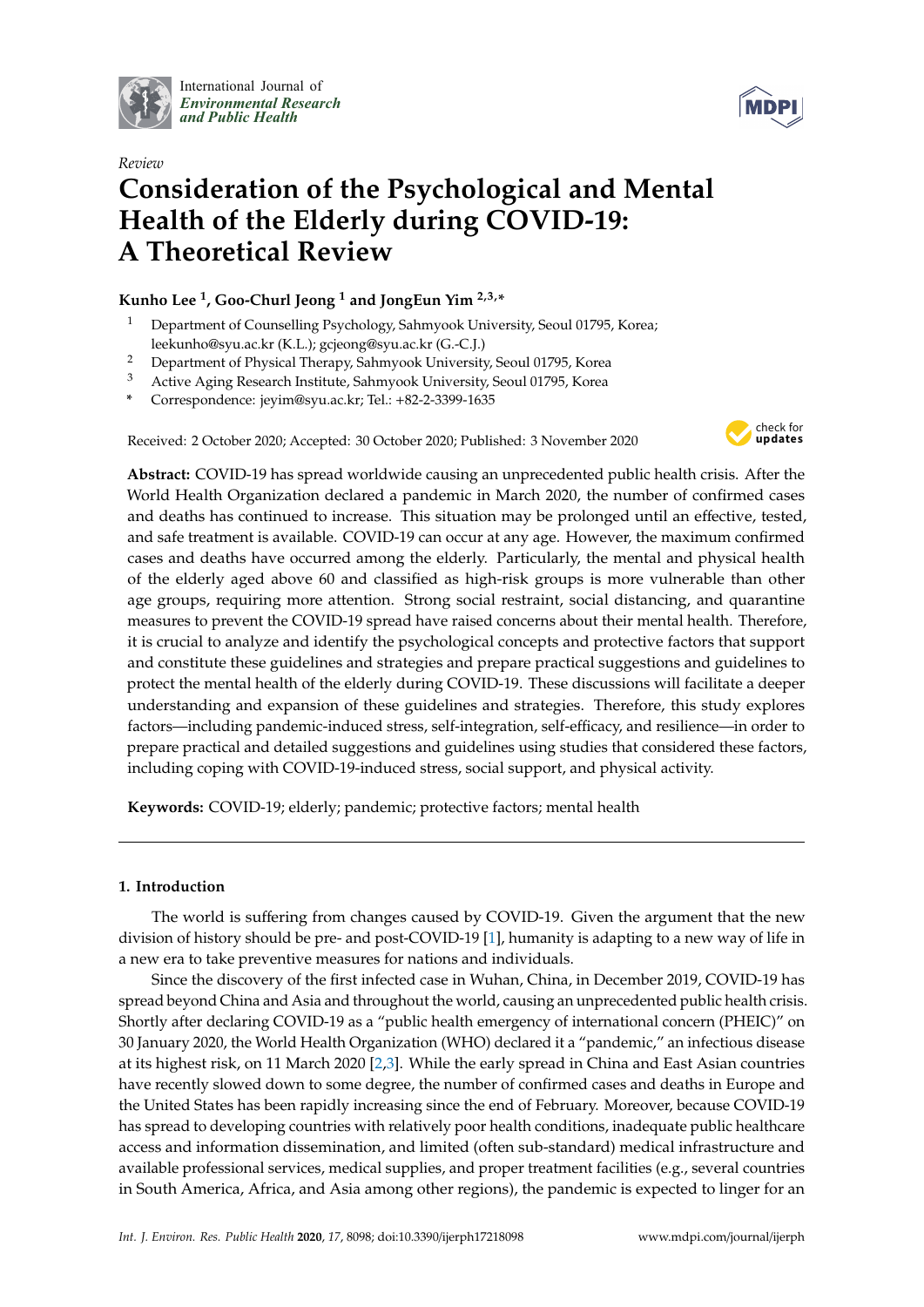unknown period until effective treatments are developed and the supply, distribution, and skilled application are achieved and stabilized over an appropriate time.

The widespread occurrence of infectious diseases, such as COVID-19, is closely related to symptoms of psychological distress, mental illness, and physical pain [\[4\]](#page-7-3). Furthermore, previous experiences of infectious diseases have shown that the number of people mentally affected by the pandemic exceeds the number of those physically infected by the disease, indicating the massive influence of such disease on mental health [\[5\]](#page-7-4). As demonstrated during (Middle East respiratory syndrome) MERS and severe acute respiratory syndrome (SARS), for example, pandemics had a significantly adverse effect on people's mental health. Due to the outbreak of the (MERS) in 2015, countless citizens and patients experienced anxiety and fear [\[6\]](#page-7-5). The outbreak of severe acute respiratory syndrome (SARS) in Hong Kong in 2003 also caused mental health problems, such as stress, posttraumatic stress disorder (PTSD), and psychological distress [\[7\]](#page-7-6). According to a recent analysis of the psychology and mental state of Korean citizens affected by COVID-19, nearly half of the Korean population (48%), particularly 65% of the population in Daegu, where a mass outbreak had occurred, experienced depressive feelings due to the pandemic. The stress experienced by people due to COVID-19, compared to other disasters, was 1.5 times higher than that during MERS and 1.4 times higher than that caused by local earthquakes [\[8\]](#page-7-7). The harmful effects of COVID-19 on mental health are considered more extensive and powerful than those of prior epidemics, and consequently, national mental health is at serious risk.

Another concern is that the prolonged pandemic situation may cause not only physical damage to individuals but also a collective form of intense stress [\[9\]](#page-7-8). Witnessing or experiencing a disaster causes mental shock, such as anxiety and depression, among individuals and spreads tension and fear like an infection and collectively affects the society. In cases of the Ebola virus, emotions such as fear and panic affected individuals and groups, increasing the occurrence of psychological distress and psychopathic symptoms [\[10\]](#page-7-9). Active treatment and intervention for national mental health have become an urgent need to the extent that psychological and mental quarantine, along with COVID-19 prevention, is a significant and increasingly more serious global concern. Furthermore, there is a need for a psychological support system for mental health and against future disasters caused by epidemics.

#### **2. Background Review**

#### *2.1. COVID-19 in the Elderly*

As of 16 October 2020, there have been approximately 39,023,292 confirmed cases and 1,090,586 deaths worldwide [\[11\]](#page-8-0). Although COVID-19 can strike all age groups, notably most of the confirmed cases and deaths were found in the elderly [\[12\]](#page-8-1). According to a report by the US Centers for Disease Control and Prevention (CDC) in March 2020, more than 80% of deaths were found in patients aged >65 years, indicating vulnerability of the elderly to the virus [\[13](#page-8-2)[,14\]](#page-8-3). Moreover, China has reported that the increase in severe infections and mortality rate of COVID-19 depends on age. Specifically, the incidence of severe infections in age groups 50–64, 65–79, and 80 years and above were approximately 19.8%, 43.2%, and 81.3% (*p* < 0.001), respectively, indicating a relation between the incidence of severe infections and age. Additionally, the mortality rate of the age groups increased to 1.2%, 4.5%, and 18.8% (*p* = 0.025), respectively [\[15\]](#page-8-4). In Korea, the average age of death was 75.7 years, and reports have shown that the fatality rate of COVID-19 increased with age [\[16\]](#page-8-5). Constitutionally, the elderly are vulnerable to serious infections and death due to reduced immune function and existing health conditions caused by aging [\[17](#page-8-6)[,18\]](#page-8-7). Since 50% to 75% of Korean victims have underlying medical conditions, such as high blood pressure, diabetes, cardiovascular disease, chronic obstructive pulmonary disease, and cancer, they are more vulnerable to COVID-19 and are classified as the high-risk group [\[19](#page-8-8)[,20\]](#page-8-9). Since the elderly, especially those with an underlying medical condition, are vulnerable to epidemics, health care, urgent intervention, and quarantine for the elderly become necessary.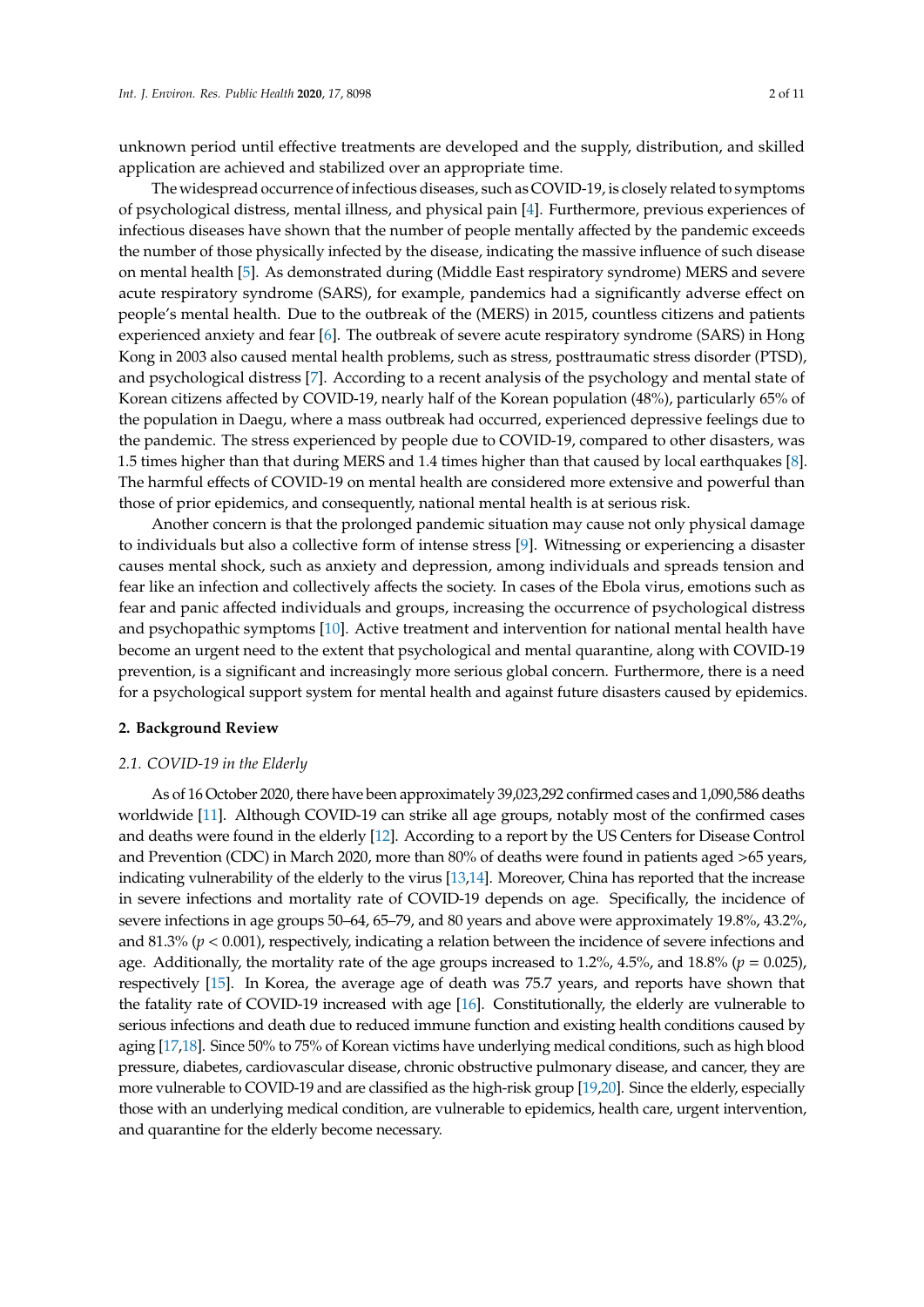#### *2.2. COVID-19 and Mental Health of the Elderly*

The psychological and mental health issues caused by COVID-19 among the elderly should be discussed thoroughly and comprehensively. Particularly, more effort and attention is required for those aged above 60 years and are classified in the high-risk group [\[21\]](#page-8-10) because they are physically and mentally more vulnerable than other age groups. A recent study conducted in China highlighted the negative effects of COVID-19 on individuals' psychological and mental health. In a study conducted on the general public, 53.8% of respondents reported being psychologically affected at a moderate or severe level, with 16.5%, 28.8%, and 8.1% reporting symptoms of severe depression, anxiety, and stress, respectively [\[22\]](#page-8-11). Furthermore, 37.1% of the elderly had experienced depression and anxiety during the pandemic [\[23\]](#page-8-12), and the emotional response of the elderly aged above 60 years was more apparent as compared to other age groups [\[24\]](#page-8-13).

With recent signs of the prolongation of the pandemic, strong measures being implemented worldwide to prevent the spread of COVID-19, such as avoiding social activities, social distancing, and isolation, has further increased the mental health concerns among the elderly. Certainly, these social measures positively contribute to the effectiveness of disease prevention and the prevention of spread. However, the mental health of the elderly requires more attention and care because they are the demographic group who experience social isolation for the longest duration [\[25\]](#page-8-14). Additionally, as previous studies on the elderly have shown that social isolation is a "serious public health problem" [\[26\]](#page-8-15) that increases the risk of cardiovascular, autoimmune, neurological, and mental health problems, the mental health problems of the elderly caused by COVID-19 should be more carefully discussed and addressed as a public health crisis.

For a deeper understanding of the recent psychological and mental effects caused by the pandemic, emotions such as fear and anger should also be considered and observed [\[27\]](#page-8-16). Fear is a natural defense mechanism against potentially threatening events that requires greater attention because, when chronic or imbalanced, it can become a key component of various mental disorders [\[28\]](#page-8-17). During a pandemic, such as COVID-19, emotions such as fear and anger increase the rate of symptom manifestation and maintain high levels of anxiety and stress in vulnerable social groups, such as the elderly and those with existing mental disorders, as well as healthy people [\[29\]](#page-8-18). Moreover, past epidemics have shown that such conditions require more attention because they may cause depression, anxiety, PTSD, and mental illnesses and may even lead to suicide in severe cases [\[30](#page-9-0)[,31\]](#page-9-1). In fact, during the SARS outbreak in 2003, there was an enormous increase in the suicide rate in the elderly [\[32\]](#page-9-2).

The psychological epidemic of fear and panic caused by COVID-19 mushroomed more rapidly than the pandemic itself [\[8\]](#page-7-7). If COVID-19 penetrates the human body and paralyzes the lungs, the organ of life, the fear of the virus invades the brain, the control tower of the human body, and paralyzes reason. The fear of the virus extends to the entire population, not just those who are infected or worked directly with the infected. This also produces aversion and discrimination against patients or specific groups such as elderly, Chinese, and healthcare workers etc. Recently, the spread of fear and hatred against the elderly who are vulnerable to viruses have become serious social problems worldwide. Discriminatory behaviors, such as giving up providing treatment or mocking, towards the elderly have been occurring [\[33\]](#page-9-3). In these times, there is a desperate need to identify and/or devise proper interventions, strategies, and political measure to establish and maintain positive, healthy, and effective mental health conditions. Equally important is the concern over and communication with the elderly and various psychological and mental influences.

#### *2.3. Considerations for Providing Psychological and Mental Health Guidelines for the Elderly during COVID-19*

Efforts to protect mental health are as equally important as effort to physically prevent and treat COVID-19, especially among the elderly—the highest risk group. Thus, analyzing, proposing, and implementing strategies for practical psychological and mental treatment for the elderly is a priority relevant task. Many can be based on psychological support manuals for mental health suggested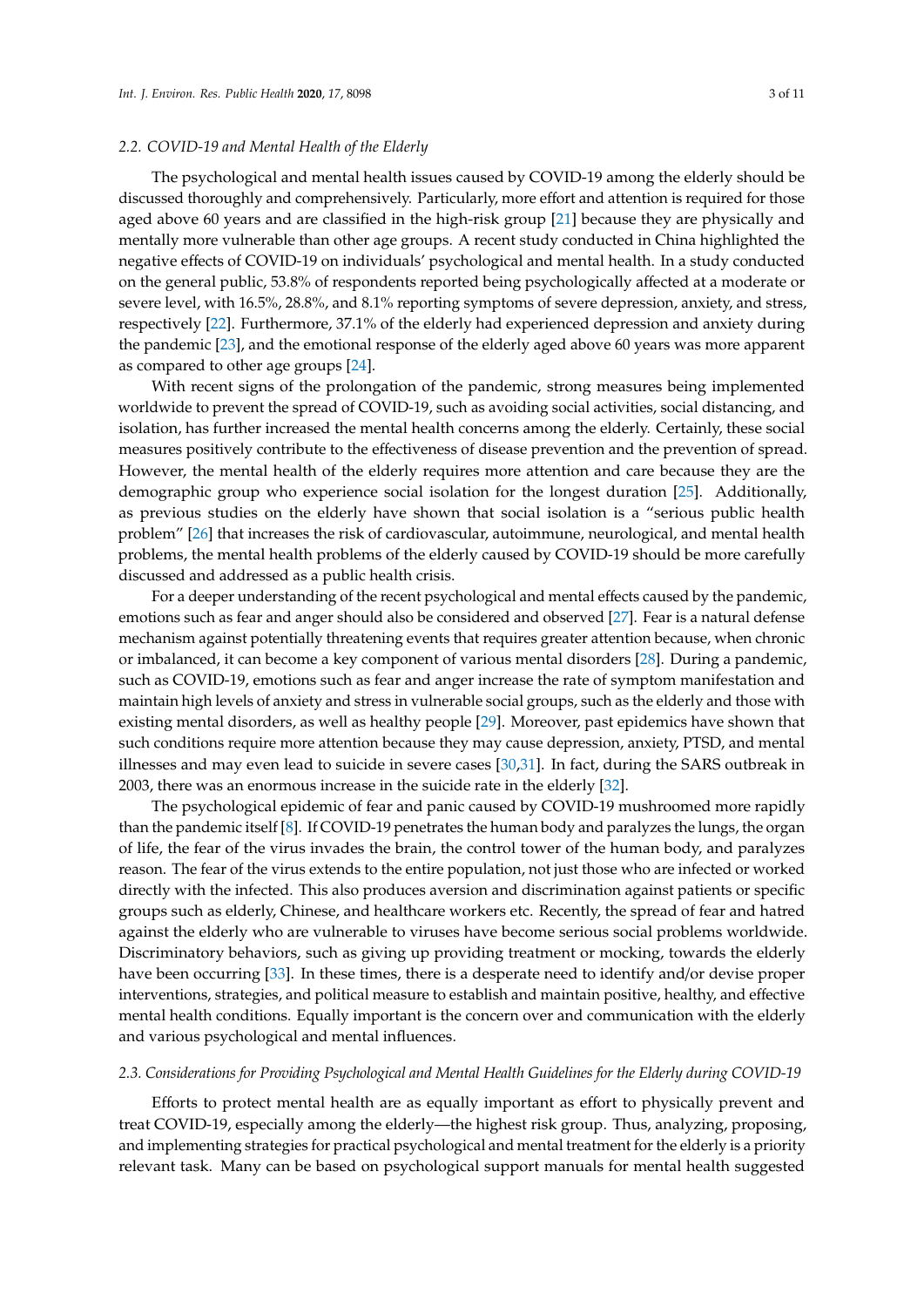by international organizations, such as the World Health Organization (WHO), and disease control organizations such as the Center for Disease Control (CDC).

Several psychological concepts and protective factors that support and compose the suggested guidelines and strategies should be addressed together while discussing the interventions for psychological and mental treatment during COVID-19. These concepts are essential to understand and further expand the suggested guidelines and strategies, which must be included to offset the negative psychological and mental influences and protect mental health. Moreover, discovering and conducting in-depth studies on new internal protective factors to aid mental health are necessary to further expand and develop these guidelines and strategies.

First, the discussion about COVID-19-induced stress is essential because the epidemic-induced stress [\[34\]](#page-9-4) is the root of negative psychological and mental influences and, concurrently, a chief key concept that can offset those negative influences. According to recent studies conducted during the COVID-19 outbreak, stress not only caused psychological and mental distress and aggravated psychiatric symptoms but also led to suicide in severe cases [\[22,](#page-8-11)[23](#page-8-12)[,31](#page-9-1)[,35\]](#page-9-5). Therefore, the right approach to initiate guidance and coping strategies against negative psychological and mental influences seems to be "coping with stress."

Second, a factor that must be addressed in this discussion is "ego-integrity." Ego-integrity is the most ideal psychological state a person can have during advanced age [\[36\]](#page-9-6) and includes self-worth and self-esteem [\[37\]](#page-9-7). Erikson stated that ego integrity among elderly is the state of psychological well-being, the ultimate state of not fearing death; that is, accepting one's life without regret, being content with one's life, and having a balanced view of the past, present, and future as a result of one's adaptation to the skills and abilities required by the society, as one enters old age [\[38\]](#page-9-8). Constant exposure to high-stress levels in old age decreases expectations toward the self and damages positive self-perception [\[39\]](#page-9-9). In other words, high-stress levels, such as during COVID-19, in old age may negatively impact the development of ego-integrity. Furthermore, stress can lead to a loss of self-worth and depression [\[37\]](#page-9-7), causing other mental health problems. Thus, ego-integrity is an essential factor that should be included in suggestions and strategies. Given that discriminatory behaviors, such as giving-up treatment or mocking, have become a social problem because of the growing aversions against the elderly due to COVID-19 paranoia, interventions based on their ego-integrity are particularly urgently needed.

Third, another important factor is "self-efficacy." "Self-efficacy" refers to the confidence or expectation of one's ability to successfully perform an action or activity to produce desired results [\[40\]](#page-9-10). It is a major variable that predicts adaptation and plays an important role in behavioral change, physical health, mental problems, and psychological adaptation [\[41\]](#page-9-11). It may affect the degree to which the elderly can control and cope with events in stressful situations caused by COVID-19. According to previous studies, self-efficacy reduces the negative effects of stress [\[42,](#page-9-12)[43\]](#page-9-13), mediates 40% of the effects on depression [\[44\]](#page-9-14), and plays a beneficial role in protecting and promoting physical and mental health in stressful situations [\[40\]](#page-9-10). Self-efficacy, therefore, not only helps the elderly to recognize their abilities in stressful situations caused by COVID-19 but also helps demonstrate the belief that they can overcome difficult situations.

Finally, from the positive psychology perspective, "resilience" should receive attention. Resilience is defined as a positive strength to overcome and adapt to difficulties or stressful situations [\[45\]](#page-9-15). Importantly, high resilience among the elderly predicts variables such as high coping skills, long lifespan, low depression, a positive mind, strong social support networks, and dynamic physical activity; thus, resiliency is particularly important among the elderly where psychological, social, physical and socio-economic stresses are highest among all other age groups [\[46\]](#page-9-16). For these reasons, resilience is further defined as a protective factor that buffers and reduces risk factors that cause negative consequences [\[47\]](#page-9-17). Because resilience is expected to have a role and contribution as a protective mechanism for the elderly, it should be thoroughly examined with other psychological concepts (See Table [1\)](#page-4-0).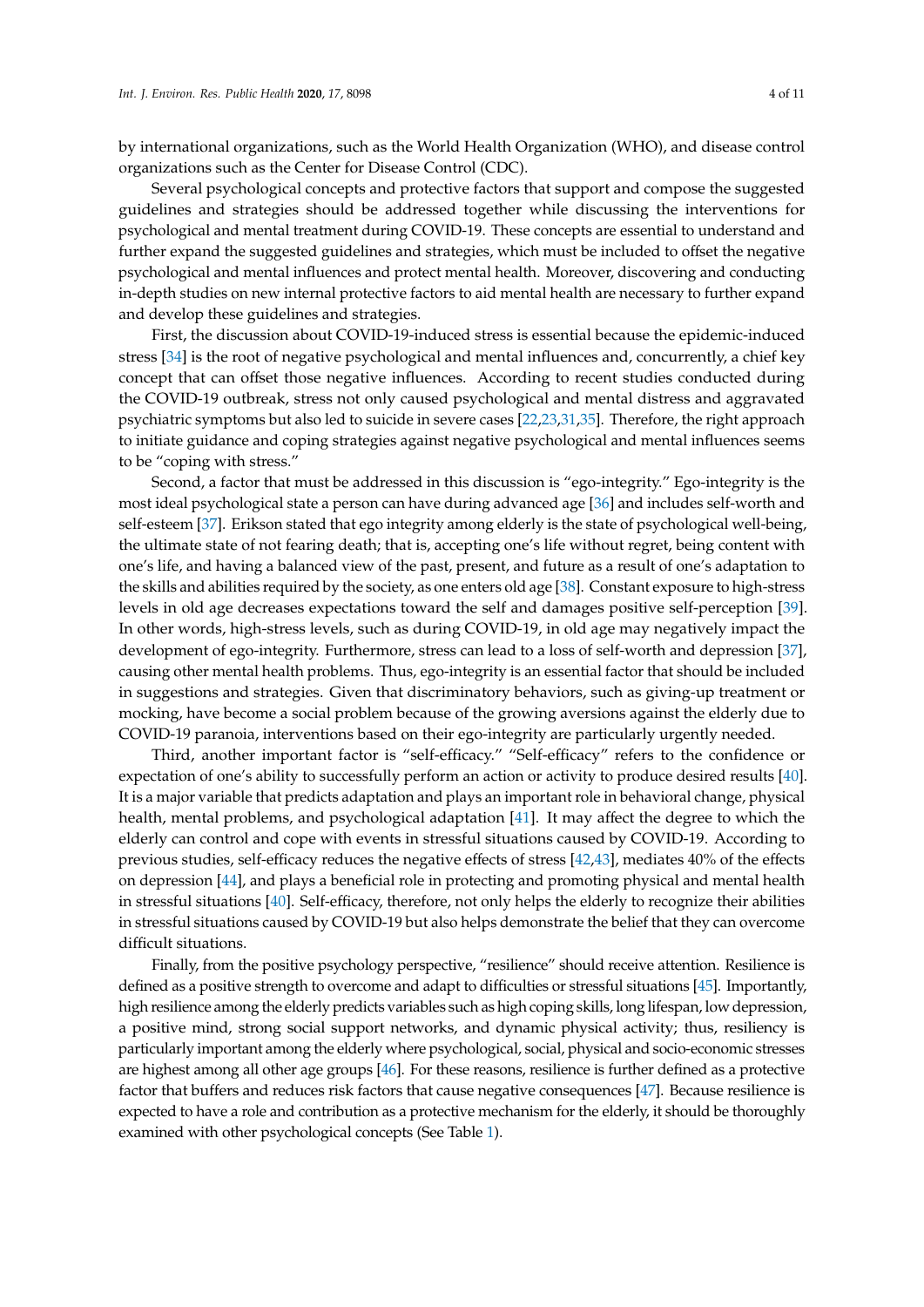<span id="page-4-0"></span>

| <b>Psychological Concepts</b> | Psychological and Mental Influences                                                                                                                                                                                                                                                                                                                                                                             |
|-------------------------------|-----------------------------------------------------------------------------------------------------------------------------------------------------------------------------------------------------------------------------------------------------------------------------------------------------------------------------------------------------------------------------------------------------------------|
| <b>Stress</b>                 | Stress not only causes psychological and mental distress<br>and aggravates psychiatric symptoms, but may also lead<br>to suicide in severe cases, according to recent studies<br>conducted during the COVID-19 outbreak.                                                                                                                                                                                        |
| Ego-integrity                 | Constant exposure to high stress levels, such as those<br>caused by COVID-19 among the elderly decreases<br>expectations toward the self, damages positive<br>self-perception, and can lead to loss of self-worth and<br>depression; further contributing to or even causing other<br>mental health problems.                                                                                                   |
| Self-efficacy                 | Self-efficacy is a major variable that predicts adaptation<br>and plays an important role in behavioral change,<br>physical health, mental problems, and psychological<br>adaptation. This may affect the degree to which the<br>elderly can control and cope with events in stressful<br>situations caused by COVID-19.                                                                                        |
| Resilience                    | High resilience among the elderly predicts variables such<br>as high coping skills, long lifespan, low depression, a<br>positive mind, strong social support networks, and<br>dynamic physical activity; thus, resiliency is particularly<br>important among the elderly where psychological, social,<br>physical, and socio-economic stresses are highest among<br>all age groups, especially during COVID-19. |

**Table 1.** Considerations of Psychological Concepts and Influences during COVID-19.

Although each of the above factors may function independently in terms of their effect on psychological and mental health, they are interrelated and influence each other. Therefore, an integrated approach that acknowledges these relationships should be considered along with an individual approach. Furthermore, detailed and practical guidelines based on the studies of various psychological concepts and protective factors along with actions to aid the mental health of the elderly should be continuously studied.

#### *2.4. Suggestions for the Psychological and Mental Health of the Elderly during COVID-19*

First, coping with pandemic-induced stress should be researched and discussed while developing new practical guidelines for the psychological and mental health specific to the elderly sector problems during the ongoing COVID-19 crisis. That is, research, discussions, and resulting guidelines should address elderly-specific problems, differing intensities of common problems the elderly experience, etc., while incorporating appropriate information, advice, coping mechanisms and long-term strategies in a comprehensive manner to include physical, social, cultural, psychological, mental, and other relevant dimensions. The stress caused by COVID-19 is a stressor that triggers psychological and mental distress in the elderly. An in-depth discussion on the matter is necessary because it is the beginning of psychological and mental problems and, concurrently, where the solution may be found. It is essential to initially consider the methodological problem of coping strategies to make suggestions for the psychological and mental health of the elderly during COVID-19. Although researchers generally classify coping strategies in various ways, the most effective method for handling stress caused by COVID-19 includes the appropriate and integrated use of problem-focused and emotion-focused coping strategies [\[48\]](#page-9-18). Although the two strategies do not have the same effect on managing stressful situations caused by the pandemic, they are considerably more effective when used together in a pandemic situation. That is, problem-focused coping eliminates the problems of stress in this unusual pandemic situation, while emotion-focused coping helps manage emotions accompanied by stress perception in this unavoidable circumstance.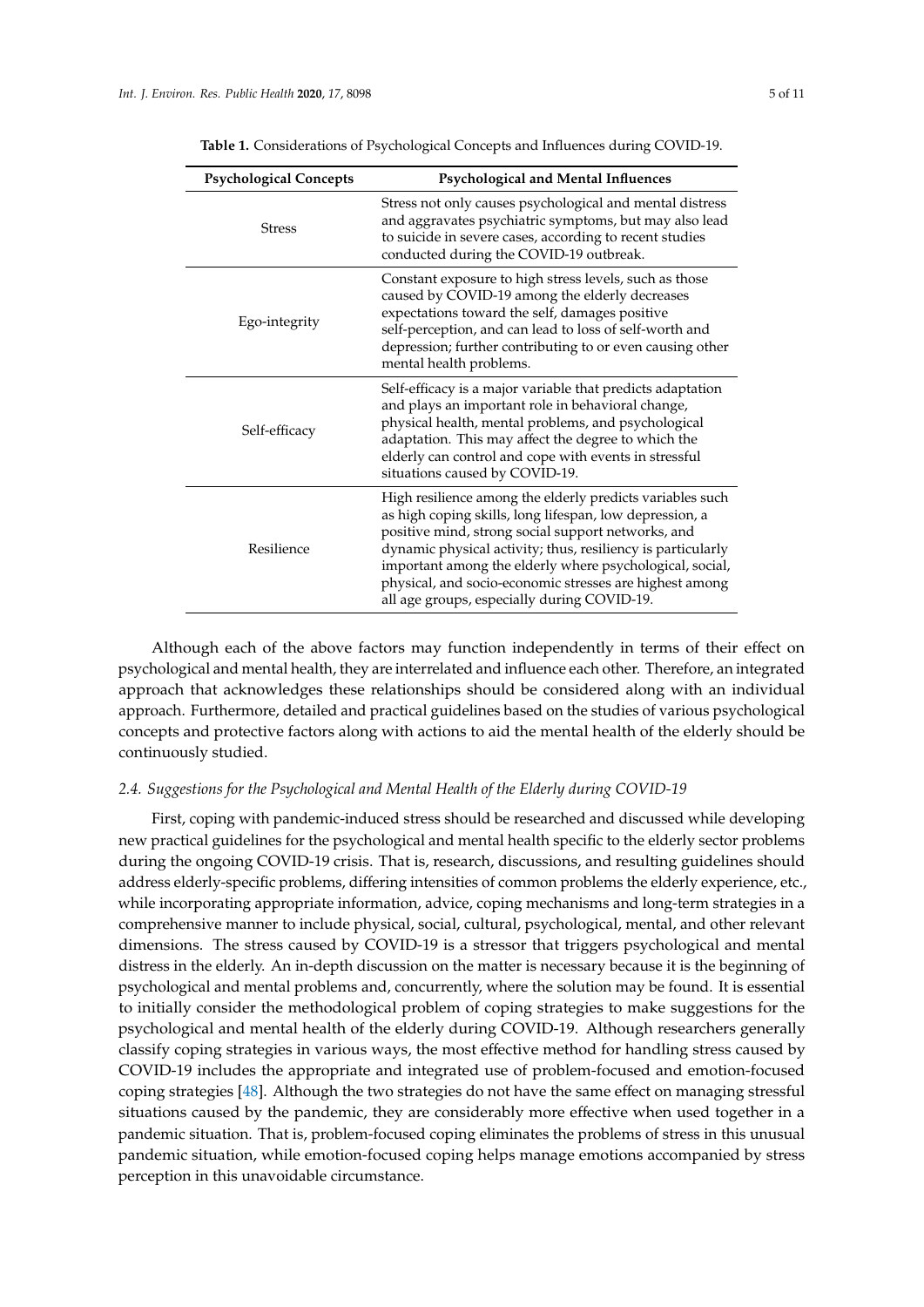The following examples include some practical coping strategies applicable for daily life among the elderly (see also Table [2\)](#page-5-0): (1) Stop reading, watching, and listening to news, including social media, about the pandemic because repeated exposure can cause stress and anxiety. (2) Refrain from spreading unofficial information. (3) Understand that it is normal to feel stress and fear in unpredictable situations. (4) Take deep breaths, stretch the body, and perform yoga or meditation. (5) Give attention to one's needs, emotions, and thoughts. Monitor unpleasant emotions and clarify one's thoughts. (6) Determine actions after considering collective and social influences. (7) Refrain from discriminating or blaming specific individuals or groups for the infection. (8) Take care of and encourage oneself. (9) Those with disabilities, such as mental illnesses or drug abuse, may be particularly vulnerable in an emergency, and thus, must continue with the treatment. Notice new symptoms or the worsening of existing symptoms, in which case, ask for medical help.

| Considerations                                      | <b>Practical Suggestions</b>                                                                                                                                                                                                                                                                                                                                                                                                                                                                                                                                                                                                                                                                                                                                                                                                                                                                                                                                    |
|-----------------------------------------------------|-----------------------------------------------------------------------------------------------------------------------------------------------------------------------------------------------------------------------------------------------------------------------------------------------------------------------------------------------------------------------------------------------------------------------------------------------------------------------------------------------------------------------------------------------------------------------------------------------------------------------------------------------------------------------------------------------------------------------------------------------------------------------------------------------------------------------------------------------------------------------------------------------------------------------------------------------------------------|
| (Psychological Health)<br>Stress caused by COVID-19 | (1) Stop reading, watching, and listening to news, including social<br>media, about the pandemic because repeated exposure can cause stress<br>and anxiety.<br>(2) Refrain from spreading unofficial information.<br>(3) Understand that it is normal to feel stress and fear in unpredictable<br>situations.<br>(4) Take deep breaths, stretch the body, and perform yoga or meditation.<br>(5) Give attention to one's needs, emotions, and thoughts.<br>(6) Determine actions after considering collective and social influences.<br>(7) Refrain from discriminating or blaming specific individuals or<br>groups for the infection.<br>(8) Take care of and encourage oneself.<br>(9) Those with disabilities, such as mental illnesses or drug abuse, may<br>be particularly vulnerable in an emergency, and thus, must continue<br>with the treatment. Notice new symptoms or the worsening of existing<br>symptoms, in which case, ask for medical help. |
| (Social Health)<br>Social support                   | (1) Maintain contact with family and friends.<br>(2) Maintain regular religious activities and contact with the local<br>community.<br>(3) Be informed, in advance, of where and how to receive counseling<br>and other supporting services.<br>(4) Notify close family and friends when symptoms of sadness,<br>depression, and anxiety occur.                                                                                                                                                                                                                                                                                                                                                                                                                                                                                                                                                                                                                 |
| (Physical Health)<br>Physical activity              | (1) Maintain a daily schedule and exercise pattern.<br>(2) Have regular habits to maintain good health.<br>(3) Make time for leisure activities and find enjoyable activities.<br>(4) Maintain a healthy and balanced diet.<br>(5) Obtain enough sleep.<br>(6) Avoid excessive drinking and drug use.<br>(7) Take prescriptive medicine as usual.                                                                                                                                                                                                                                                                                                                                                                                                                                                                                                                                                                                                               |

<span id="page-5-0"></span>**Table 2.** Practical Suggestions for the psychological and mental health of the elderly during COVID-19.

Second, to protect the psychological and mental health of the elderly during the COVID-19 pandemic, the assurance of one's ability to work with others, namely, social skills, should be considered. Such resources are related to social support, and as suggested by Lazarus and Folkman, is a personal resource that affects coping [\[49\]](#page-9-19). Considering the strong correlation between social support and lifespan attested through a study conducted in the Alameda district [\[50\]](#page-9-20), social support is an important factor that can help the elderly maintain their health in a pandemic situation. More specifically, because social support convinces the elderly of their ability to control stressful situations, those with social networks tend to perceive stressors as less threatening than those who lack coping resources. Therefore, social support enables them to cope with pandemic-induced stress. Additionally, social support is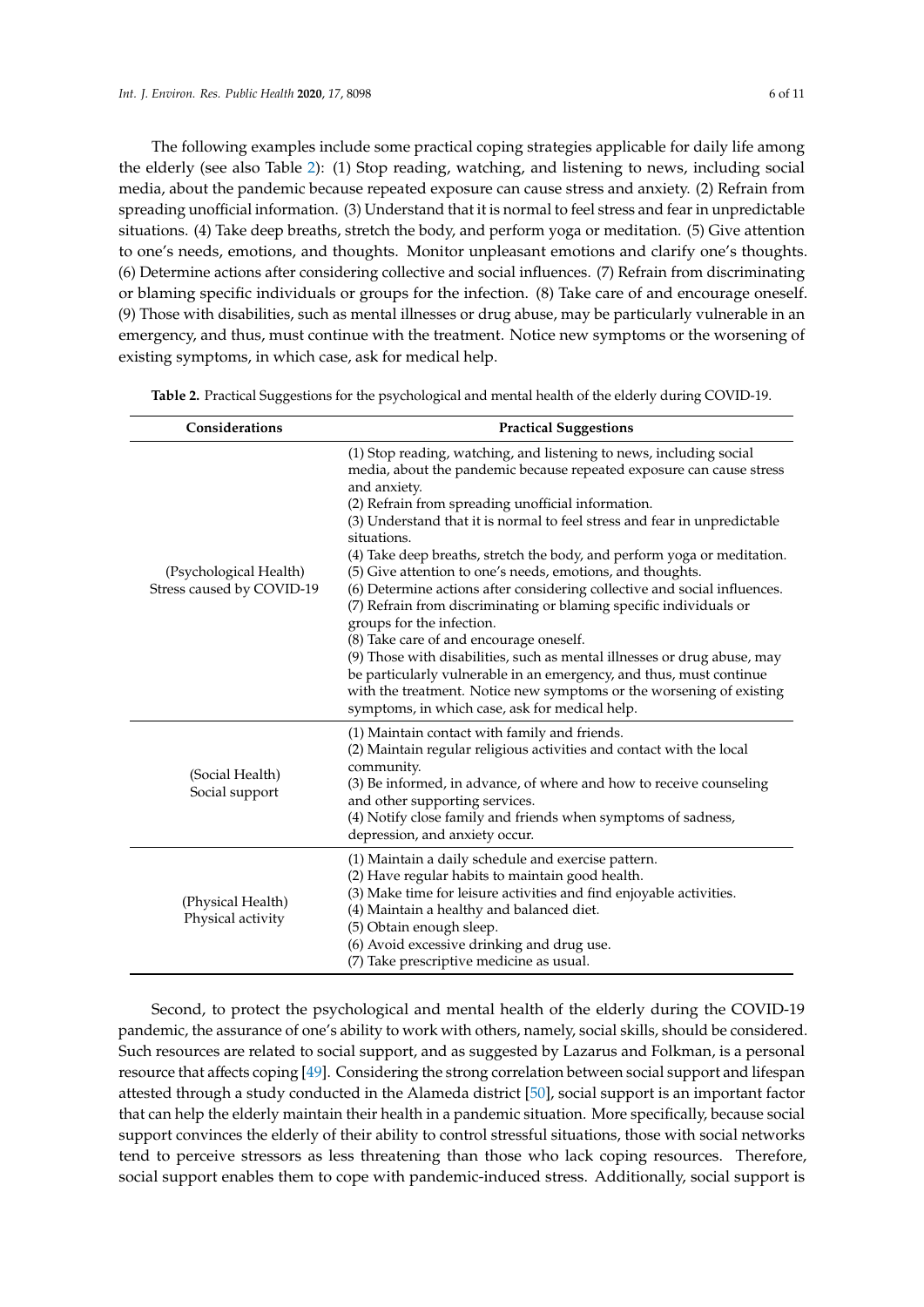closely related to various psychological protective factors, such as resilience [\[46\]](#page-9-16). Thus, it should be considered as the main factor for protecting the psychological and mental health of the elderly.

Family relationships are a crucial part of social support for the elderly because it is an important environment that provides affection and protection. Hence, family support and relationships may be the solution for protecting the psychological and mental health of the elderly throughout the pandemic situation. Studies have shown that the elderly in low-functioning families with weak solidarity feel more depressed and lonely [\[51\]](#page-9-21). As with family, social engagement through religious activities may be another means for social support in stressful situations caused by the pandemic. The religious activity of the elderly is a mental resource that provides a frame of understanding about ordinary problems, such as sickness, death, and loss. This helps them become receptive to those problems [\[52\]](#page-9-22). It functions as an unofficial social support variable that helps the elderly integrate thoughts and overcome personal crises [\[53\]](#page-9-23). Because religious activity is closely related to ego-integrity and depression in the elderly, these factors should be considered together [\[54\]](#page-9-24). Therefore, the following examples include some coping strategies applicable in daily life for the elderly. (1) During the social distancing period, consider contacting family and friends through social media, phone calls, and the Internet. (2) Maintain regular religious activities and contact with the local community. Considering the pandemic situation, participate in religious activities, contact fellow believers, and maintain relationships with the local community through SNS and online. (3) Be informed, in advance, of where and how to receive counseling and other supporting services. (4) Notify close family and friends when symptoms of sadness, depression, and anxiety occur.

Third, physical activities should be considered for the psychological and mental health of the elderly. Regular physical activities play a positive role in preserving the functional capabilities of the elderly, prolonging independence in old age, reducing risk factors that cause medical disabilities, and maintaining the energy balance necessary for metabolism [\[55\]](#page-9-25). Additionally, physical activity is closely related to the mental well-being of the elderly, such as enhancing cognitive and emotional functions, influencing mental health and well-being by maintaining social networks, and improving their quality of life [\[56\]](#page-10-0). Previous studies on the relationship between physical activities and psychological factors among older adults have shown that regular physical activities help develop self-efficacy and bring changes in the perception of one's health and happiness, thereby reducing depression [\[57–](#page-10-1)[59\]](#page-10-2). Specifically, for the elderly, physical activities are naturally reduced due to restrictions on outside activities during the social distancing and quarantine period. The negative physical and mental influences affect their psychological, mental, and physical health. Therefore, there is significance in suggesting and developing regular and suitable physical activities for the psychological, mental, and physical health of the elderly during the pandemic situation. The following strategies and suggestions based on the above discussion are consistent with the recommendations of the WHO and CDC at national and local levels [\[34](#page-9-4)[,60\]](#page-10-3). (1) Maintain a daily schedule and exercise pattern. (2) Have regular habits to maintain good health. (3) Make time for leisure activities and find enjoyable activities (e.g., indoor physical activities such as stretching, gymnastics, yoga, hula hoop, and dumbbell exercise). (4) Maintain a healthy and balanced diet. (5) Obtain enough sleep. (6) Avoid excessive drinking and drug use. (7) Take prescriptive medicine as usual (See Table [2\)](#page-5-0).

#### **3. Conclusions**

The world is experiencing an unprecedented catastrophic situation due to COVID-19. Jones stated that in a disastrous situation, "a community whose people know and care about one another is the one that will pull through" [\[61\]](#page-10-4). In addition to acts to avoid infection, acts of concern, consideration, and respect for the most vulnerable social groups such as the elderly will be the sustaining power to overcome the COVID-19 crisis from beginning to end. This study examined the necessity and importance of the psychological and mental health of the elderly in the pandemic situation caused by COVID-19 and suggested several psychological factors and strategies for protecting mental health. The discussions presented in this study are useful as research resources for establishing guidelines to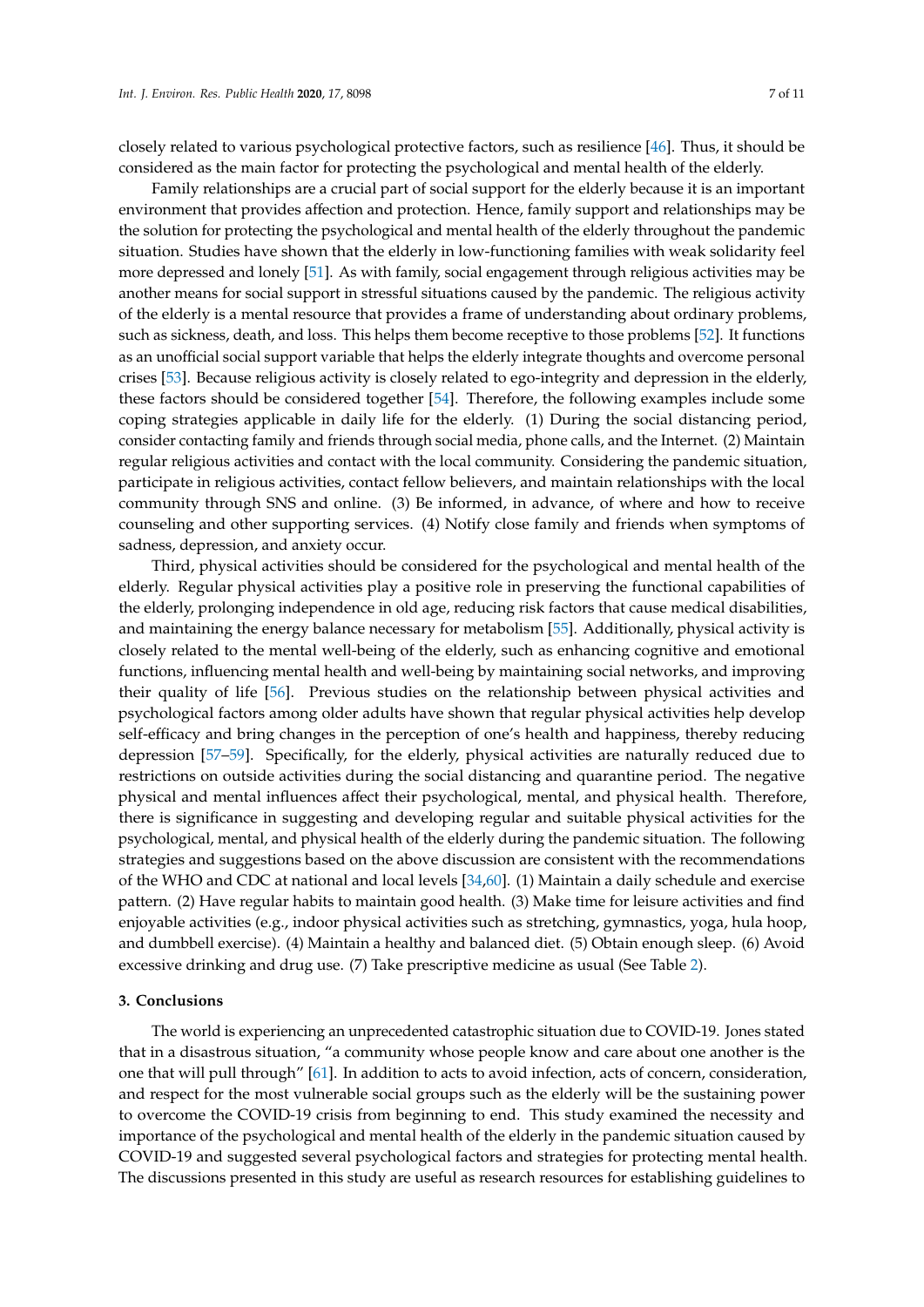maintain psychological and mental health in the present pandemic situation and when preparing for future disasters caused by an epidemic. Moreover, the discussions will be useful for understanding and expanding guidelines and strategies for psychological and mental health.

Through the discovery of new psychological internal protective factors and previous studies, this study is expected to promote further studies on the extraction and convergence of psychological protective factors to prepare for future disasters.

Finally, we recommend the following for future studies. First, there is a need to develop psychological support services and vaccine programs that meet the specific needs of districts, ages, and groups, and studies on the introduction of a continuous psychological management system. Second, studies on prevention strategies for the increasing suicide rate in the post-COVID-19 economic crisis are needed. Third, to prevent the paralysis of the healthcare system in pandemic situations, it is necessary to conduct studies on the establishment of a response system for epidemic-psychiatric emergencies. Lastly, studies on facilities where psychiatric emergencies and epidemics can be simultaneously mediated in a pandemic situation are needed.

**Author Contributions:** Conceptualization, K.L.; methodology, K.L., G.-C.J., and J.Y.; software, K.L.; validation, K.L. and J.Y.; resources, K.L., G.-C.J., and J.Y.; writing—original draft preparation, K.L., G.-C.J., and J.Y.; writing—review and editing, K.L., G.-C.J., and J.Y.; visualization, K.L. and J.Y.; supervision, J.Y.; project administration, J.Y. All authors have read and agreed to the published version of the manuscript.

**Funding:** This work was supported by the National Research Foundation of Korea (NRF) grant funded by the Korea government (Ministry of Science and ICT) (No. NRF-2020R1A2C1103035).

**Conflicts of Interest:** The authors declare no conflict of interest.

### **References**

- <span id="page-7-0"></span>1. Friedman, T.L. Our New Historical Divide: B.C. and A.C.—The World Before Corona and the World After. *The New York Times*, 17 March 2020. Available online: https://[www.nytimes.com](https://www.nytimes.com/2020/03/17/opinion/coronavirus-trends.html)/2020/03/17/opinion/ [coronavirus-trends.html](https://www.nytimes.com/2020/03/17/opinion/coronavirus-trends.html) (accessed on 8 August 2020).
- <span id="page-7-1"></span>2. World Health Organization. COVID-19 Public Health Emergency of International Concern (PHEIC) Global Research and Innovation Forum. Available online: https://[www.who.int](https://www.who.int/publications/m/item/covid-19-public-health-emergency-of-international-concern-(pheic)-global-research-and-innovation-forum)/publications/m/item/covid-[19-public-health-emergency-of-international-concern-\(pheic\)-global-research-and-innovation-forum](https://www.who.int/publications/m/item/covid-19-public-health-emergency-of-international-concern-(pheic)-global-research-and-innovation-forum) (accessed on 21 July 2020).
- <span id="page-7-2"></span>3. World Health Organization. Archive: WHO Timeline-COVID-19. Available online: https://[www.who.int](https://www.who.int/news-room/detail/27-04-2020-who-timeline---covid-19)/ news-room/detail/[27-04-2020-who-timeline---covid-19](https://www.who.int/news-room/detail/27-04-2020-who-timeline---covid-19) (accessed on 21 July 2020).
- <span id="page-7-3"></span>4. Bao, Y.; Sun, Y.; Meng, S.; Shi, J.; Lu, L. 2019-nCoV epidemic: Address mental health care to empower society. *Lancet* **2020**, *395*, e37–e38. [\[CrossRef\]](http://dx.doi.org/10.1016/S0140-6736(20)30309-3)
- <span id="page-7-4"></span>5. Reardon, S. Ebola's mental-health wounds linger in Africa: Health-care workers struggle to help people who have been traumatized by the epidemic. *Nature* **2015**, *519*, 13–15. [\[CrossRef\]](http://dx.doi.org/10.1038/519013a) [\[PubMed\]](http://www.ncbi.nlm.nih.gov/pubmed/25739606)
- <span id="page-7-5"></span>6. Shin, J.; Park, H.Y.; Kim, J.L.; Lee, J.J.; Lee, H.; Lee, S.H.; Shin, H.S. Psychiatric Morbidity of Survivors One Year after the Outbreak of Middle East Respiratory Syndrome in Korea, 2015. *J. Korean Neuropsychiatr. Assoc.* **2019**, *58*, 245–251. [\[CrossRef\]](http://dx.doi.org/10.4306/jknpa.2019.58.3.245)
- <span id="page-7-6"></span>7. Lee, A.M.; Wong, J.G.; McAlonan, G.M.; Cheung, V.; Cheung, C.; Sham, P.C.; Chu, C.-M.; Wong, P.-C.; Tsang, K.W.T.; Chua, S.E. Stress and Psychological Distress among SARS Survivors 1 Year after the Outbreak. *Can. J. Psychiatry* **2007**, *52*, 233–240. [\[CrossRef\]](http://dx.doi.org/10.1177/070674370705200405) [\[PubMed\]](http://www.ncbi.nlm.nih.gov/pubmed/17500304)
- <span id="page-7-7"></span>8. Lee, E. COVID-19 Generation, How Are Your Mental Health? *Issue Diagn.* **2020**, *414*, 1–25. Available online: http://[www.riss.kr](http://www.riss.kr/link?id=A106890715)/link?id=A106890715 (accessed on 8 August 2020).
- <span id="page-7-8"></span>9. Park, J.E.; Kang, S.-H.; Won, S.-D.; Roh, D.; Won-Hyoung, K. Assessment Instruments for Disaster Behavioral Health. *Anxiety Mood* **2015**, *11*, 91–105. Available online: http://dlps.nanet.go.kr/[SearchDetailView.do?cn](http://dlps.nanet.go.kr/SearchDetailView.do?cn=KINX2015256297&sysid=nhn)= [KINX2015256297&sysid](http://dlps.nanet.go.kr/SearchDetailView.do?cn=KINX2015256297&sysid=nhn)=nhn (accessed on 8 August 2020).
- <span id="page-7-9"></span>10. Shultz, J.M.; Cooper, J.L.; Baingana, F.; Oquendo, M.A.; Espinel, Z.; Althouse, B.M.; Marcelin, L.H.; Towers, S.; Espinola, M.; McCoy, C.B.; et al. The Role of Fear-Related Behaviors in the 2013–2016 West Africa Ebola Virus Disease Outbreak. *Curr. Psychiatry Rep.* **2016**, *18*, 104. [\[CrossRef\]](http://dx.doi.org/10.1007/s11920-016-0741-y)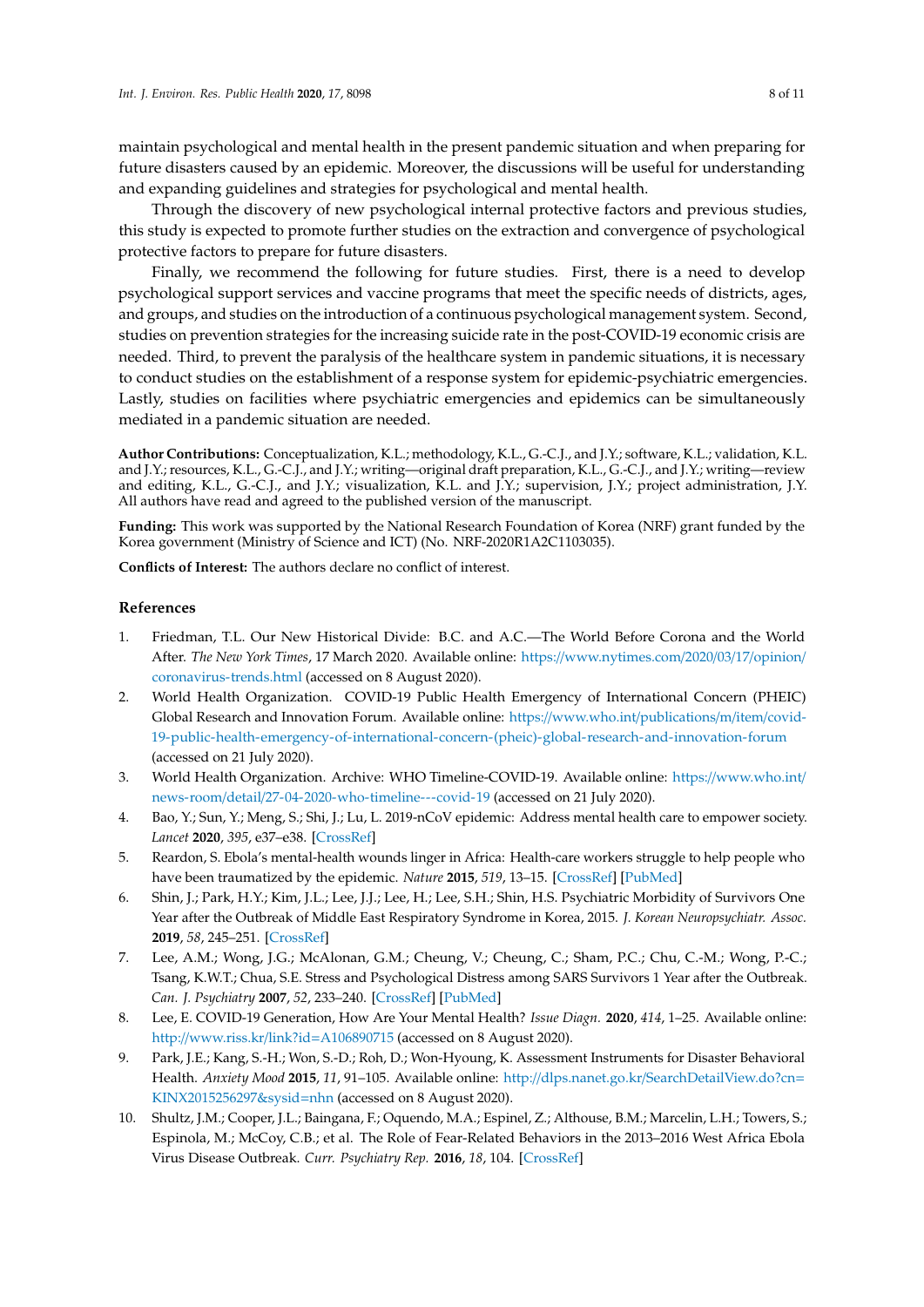- <span id="page-8-0"></span>11. World Health Organization. Weekly Operational Update on COVID-19. Geneva PP—Geneva: World Health Organization. 2020. Available online: https://www.who.int/publications/m/item/[weekly-update-on-covid-](https://www.who.int/publications/m/item/weekly-update-on-covid-19---16-october-2020)[19---16-october-2020](https://www.who.int/publications/m/item/weekly-update-on-covid-19---16-october-2020) (accessed on 25 October 2020).
- <span id="page-8-1"></span>12. Yang, Y.; Li, W.; Zhang, Q.; Zhang, L.; Cheung, T.; Xiang, Y.-T. Mental health services for older adults in China during the COVID-19 outbreak. *Lancet Psychiatry* **2020**, *7*, e19. [\[CrossRef\]](http://dx.doi.org/10.1016/S2215-0366(20)30079-1)
- <span id="page-8-2"></span>13. Bialek, S.; Boundy, E.; Bowen, V.; Chow, N.; Cohn, A.; Dowling, N.; Ellington, S.; Gierke, R.; Hall, A.; MacNeil, J.; et al. Severe outcomes among patients with coronavirus disease 2019 (COVID-19)—United States, February 12–March 16, 2020. *Morb. Mortal. Wkly. Rep.* **2020**, *69*, 343–346. Available online: https://www.scopus.com/inward/record.uri?eid=[2-s2.0-85082470762&doi](https://www.scopus.com/inward/record.uri?eid=2-s2.0-85082470762&doi=10.15585%2Fmmwr.mm6912e2&partnerID=40&md5=48bd8387f0736e8f1e60e5ea2da169a5)= [10.15585%2Fmmwr.mm6912e2&partnerID](https://www.scopus.com/inward/record.uri?eid=2-s2.0-85082470762&doi=10.15585%2Fmmwr.mm6912e2&partnerID=40&md5=48bd8387f0736e8f1e60e5ea2da169a5)=40&md5=48bd8387f0736e8f1e60e5ea2da169a5 (accessed on 11 August 2020).
- <span id="page-8-3"></span>14. Li, Q.; Guan, X.; Wu, P.; Wang, X.; Zhou, L.; Tong, Y.; Ren, R.; Leung, K.S.M.; Lau, E.H.Y.; Wong, J.Y.; et al. Early Transmission Dynamics in Wuhan, China, of Novel Coronavirus–Infected Pneumonia. *N. Engl. J. Med.* **2020**, *382*, 1199–1207. [\[CrossRef\]](http://dx.doi.org/10.1056/NEJMoa2001316)
- <span id="page-8-4"></span>15. Niu, S.; Tian, S.; Lou, J.; Kang, X.; Zhang, L.; Lian, H.; Zhang, J. Clinical characteristics of older patients infected with COVID-19: A descriptive study. *Arch. Gerontol. Geriatr.* **2020**, *89*, 104058. [\[CrossRef\]](http://dx.doi.org/10.1016/j.archger.2020.104058)
- <span id="page-8-5"></span>16. Korean Society of Infectious Diseases; Korea Centers for Disease Control and Prevention. Analysis on 54 Mortality Cases of Coronavirus Disease 2019 in the Republic of Korea from January 19 to March 10, 2020. *J. Korean Med. Sci.* **2020**, *35*, e132. [\[CrossRef\]](http://dx.doi.org/10.3346/jkms.2020.35.e132)
- <span id="page-8-6"></span>17. Verity, R.; Okell, L.C.; Dorigatti, I.; Winskill, P.; Whittaker, C.; Imai, N.; Cuomo-Dannenburg, G.; Thompson, H.; Walker, P.G.T.; Fu, H. Estimates of the severity of coronavirus disease 2019: A model-based analysis. *Lancet Infect. Dis.* **2020**, *20*, 669–677. [\[CrossRef\]](http://dx.doi.org/10.1016/S1473-3099(20)30243-7)
- <span id="page-8-7"></span>18. Nikolich-Zugich, J.; Knox, K.S.; Rios, C.T.; Natt, B.; Bhattacharya, D.; Fain, M.J. SARS-CoV-2 and COVID-19 in older adults: What we may expect regarding pathogenesis, immune responses, and outcomes. *GeroScience* **2020**, *42*, 505–514. [\[CrossRef\]](http://dx.doi.org/10.1007/s11357-020-00186-0)
- <span id="page-8-8"></span>19. Heo, J.Y. Clinical and Epidemiological Characteristics of Coronavirus Disease 2019 in the Early Stage of Outbreak. *Korean J. Med.* **2020**, *95*, 67–73. [\[CrossRef\]](http://dx.doi.org/10.3904/kjm.2020.95.2.67)
- <span id="page-8-9"></span>20. Singhal, T. A Review of Coronavirus Disease-2019 (COVID-19). *Indian J. Pediatr.* **2020**, *87*, 281–286. [\[CrossRef\]](http://dx.doi.org/10.1007/s12098-020-03263-6)
- <span id="page-8-10"></span>21. Kim, J. Clinical Feature of Coronavirus Disease 2019 in Elderly. *Korean J. Clin. Geri.* **2020**, *21*, 1–8. Available online: http://[scholar.dkyobobook.co.kr.libproxy.syu.ac.kr:8080](http://scholar.dkyobobook.co.kr.libproxy.syu.ac.kr:8080/searchDetail.laf?barcode=4010027792736)/searchDetail.laf?barcode=4010027792736 (accessed on 12 August 2020). [\[CrossRef\]](http://dx.doi.org/10.15656/kjcg.2020.21.1.1)
- <span id="page-8-11"></span>22. Wang, C.; Pan, R.; Wan, X.; Tan, Y.; Xu, L.; Ho, C.S.; Ho, R.C. Immediate Psychological Responses and Associated Factors during the Initial Stage of the 2019 Coronavirus Disease (COVID-19) Epidemic among the General Population in China. *Int. J. Environ. Res. Public Health* **2020**, *17*, 1729. [\[CrossRef\]](http://dx.doi.org/10.3390/ijerph17051729)
- <span id="page-8-12"></span>23. Meng, H.; Xu, Y.; Dai, J.; Zhang, Y.; Liu, B.; Yang, H. Analyze the psychological impact of COVID-19 among the elderly population in China and make corresponding suggestions. *Psychiatry Res.* **2020**, *289*, 112983. [\[CrossRef\]](http://dx.doi.org/10.1016/j.psychres.2020.112983) [\[PubMed\]](http://www.ncbi.nlm.nih.gov/pubmed/32388175)
- <span id="page-8-13"></span>24. Qiu, J.; Shen, B.; Zhao, M.; Wang, Z.; Xie, B.; Xu, Y. A nationwide survey of psychological distress among Chinese people in the COVID-19 epidemic: Implications and policy recommendations. *Gen. Psychiatry* **2020**, *33*, e100213. [\[CrossRef\]](http://dx.doi.org/10.1136/gpsych-2020-100213)
- <span id="page-8-14"></span>25. World Health Organization. Coronavirus Desease 2019 (COVID-19) Situation Report—89. 2020. Available online: https://www.who.int/docs/default-source/coronaviruse/[situa%0Ation-reports](https://www.who.int/docs/default-source/coronaviruse/situa%0Ation-reports/20200418-sitrep-89-covid-19.pdf?sfvrsn=3643dd38_2%0D)/20200418 [sitrep-89-covid-19.pdf?sfvrsn](https://www.who.int/docs/default-source/coronaviruse/situa%0Ation-reports/20200418-sitrep-89-covid-19.pdf?sfvrsn=3643dd38_2%0D)=3643dd38\_2%0D (accessed on 11 August 2020).
- <span id="page-8-15"></span>26. Gerst-Emerson, K.; Jayawardhana, J. Loneliness as a Public Health Issue: The Impact of Loneliness on Health Care Utilization Among Older Adults. *Am. J. Public Health* **2015**, *105*, 1013–1019. [\[CrossRef\]](http://dx.doi.org/10.2105/AJPH.2014.302427)
- <span id="page-8-16"></span>27. Ornell, F.; Schuch, J.B.; Sordi, A.O.; Kessler, F.H.P. "Pandemic fear" and COVID-19: Mental health burden and strategies. *Braz. J. Psychiatry* **2020**, *42*, 232–235. [\[CrossRef\]](http://dx.doi.org/10.1590/1516-4446-2020-0008) [\[PubMed\]](http://www.ncbi.nlm.nih.gov/pubmed/32267343)
- <span id="page-8-17"></span>28. Shin, L.M.; Liberzon, I. The Neurocircuitry of Fear, Stress, and Anxiety Disorders. *Neuropsychopharmacology* **2010**, *35*, 169–191. [\[CrossRef\]](http://dx.doi.org/10.1038/npp.2009.83) [\[PubMed\]](http://www.ncbi.nlm.nih.gov/pubmed/19625997)
- <span id="page-8-18"></span>29. Shigemura, J.; Ursano, R.J.; Morganstein, J.C.; Kurosawa, M.; Benedek, D.M. Public responses to the novel 2019 coronavirus (2019-nCoV) in Japan: Mental health consequences and target populations. *Psychiatry Clin. Neurosci.* **2020**, *74*, 281–282. [\[CrossRef\]](http://dx.doi.org/10.1111/pcn.12988) [\[PubMed\]](http://www.ncbi.nlm.nih.gov/pubmed/32034840)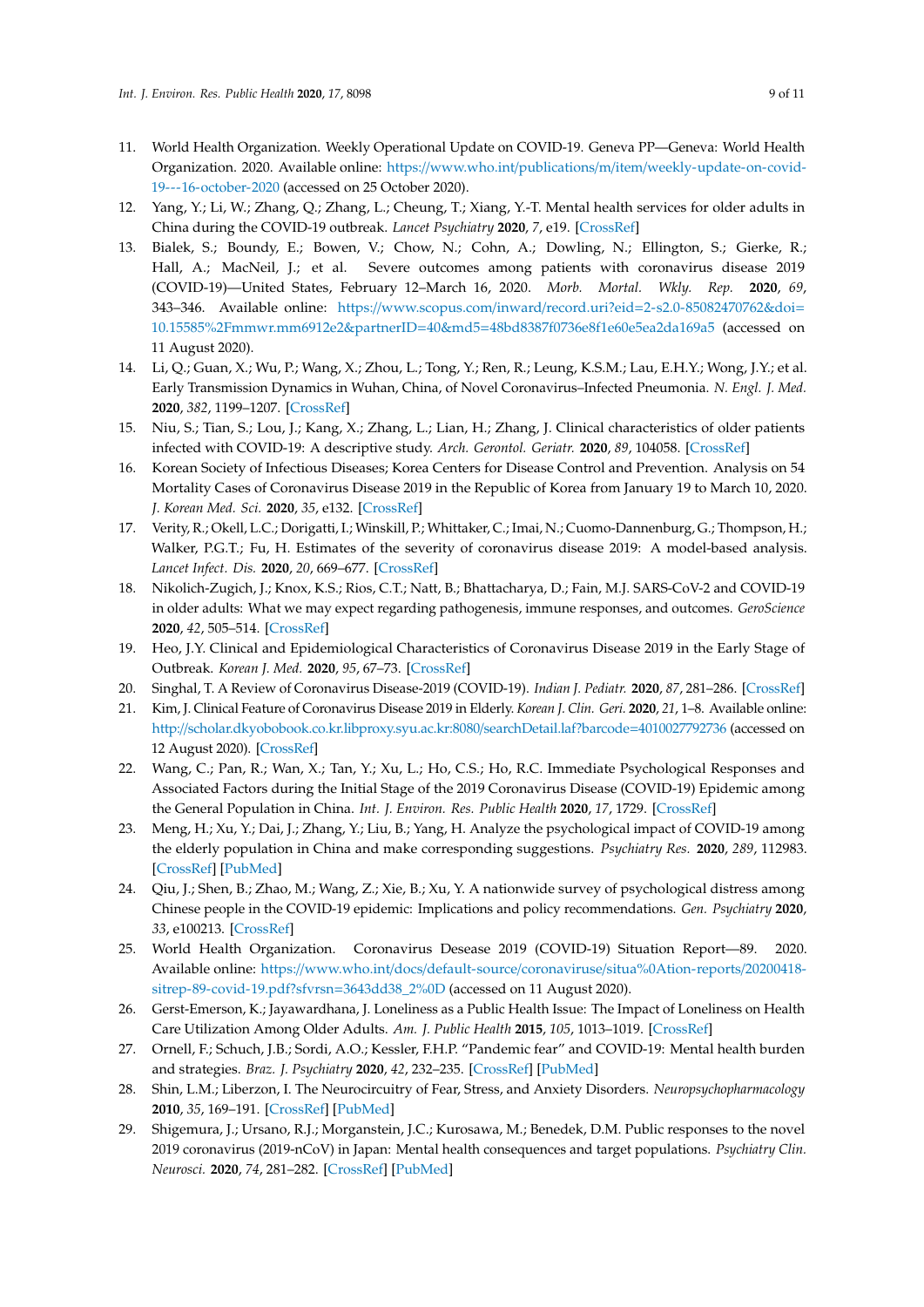- <span id="page-9-0"></span>30. Brooks, S.K.; Webster, R.K.; Smith, L.E.; Woodland, L.; Wessely, S.; Greenberg, N.; Rubin, G.J. The psychological impact of quarantine and how to reduce it: Rapid review of the evidence. *Lancet* **2020**, *395*, 912–920. [\[CrossRef\]](http://dx.doi.org/10.1016/S0140-6736(20)30460-8)
- <span id="page-9-1"></span>31. Xiang, Y.-T.; Yang, Y.; Li, W.; Zhang, L.; Zhang, Q.; Cheung, T.; Ng, C.H. Timely mental health care for the 2019 novel coronavirus outbreak is urgently needed. *Lancet Psychiatry* **2020**, *7*, 228–229. [\[CrossRef\]](http://dx.doi.org/10.1016/S2215-0366(20)30046-8)
- <span id="page-9-2"></span>32. Yip, P.S.F.; Cheung, Y.T.; Chau, P.H.; Law, Y.W. The Impact of Epidemic Outbreak: The Case of Severe Acute Respiratory Syndrome (SARS) and Suicide Among Older Adults in Hong Kong. *Crisis* **2010**, *31*, 86–92. [\[CrossRef\]](http://dx.doi.org/10.1027/0227-5910/a000015)
- <span id="page-9-3"></span>33. Meisner, B.A. Are You OK, Boomer? Intensification of Ageism and Intergenerational Tensions on Social Media Amid COVID-19. *Leis. Sci.* **2020**, 1–6. [\[CrossRef\]](http://dx.doi.org/10.1080/01490400.2020.1773983)
- <span id="page-9-4"></span>34. Centers for Disease Control and Prevention. Coping with Stress. Coronavirus Disease 2019 (COVID-19). 2020. Available online: https://www.cdc.gov/coronavirus/2019-ncov/daily-life-coping/[managing-stress](https://www.cdc.gov/coronavirus/2019-ncov/daily-life-coping/managing-stress-anxiety.html)[anxiety.html](https://www.cdc.gov/coronavirus/2019-ncov/daily-life-coping/managing-stress-anxiety.html) (accessed on 15 August 2020).
- <span id="page-9-5"></span>35. Park, S.-C.; Park, Y.C. Mental Health Care Measures in Response to the 2019 Novel Coronavirus Outbreak in Korea. *Psychiatry Investig.* **2020**, *17*, 85–86. [\[CrossRef\]](http://dx.doi.org/10.30773/pi.2020.0058)
- <span id="page-9-6"></span>36. Chang, S.O.; Kong, E.S.; Kim, K.B.; Kim, N.C.; Kim, J.H.; Kim, C.G.; Kim, H.K.; Song, M.S.; Ahn, S.Y.; Lee, K.J.; et al. The Concept Analysis of Ego-integrity in the Elderly. *J. Korean Acad. Nurs.* **2004**, *34*, 1172. [\[CrossRef\]](http://dx.doi.org/10.4040/jkan.2004.34.7.1172)
- <span id="page-9-7"></span>37. Santor, D.A.; Zuroff, D.C. Depressive Symptoms: Effects of Negative Affectivity and Failing to Accept the Past. *J. Pers. Assess.* **1994**, *63*, 294–312. [\[CrossRef\]](http://dx.doi.org/10.1207/s15327752jpa6302_9)
- <span id="page-9-8"></span>38. Erikson, E.H.; Erikson, J.M.; Helen, Q.K. *Vital Involvement in Old Age*; W. W. Norton & Company: New York, NY, USA, 1986.
- <span id="page-9-9"></span>39. Wilburn, V.R.; Smith, D.E. Stress, self-esteem, and suicidal ideation in late adolescents. *Adolescence* **2005**, *40*, 33–45.
- <span id="page-9-10"></span>40. Bandura, A. *Self-E*ffi*cacy: The Exercise of Control*; Freeman and Company: New York, NY, USA, 1997.
- <span id="page-9-11"></span>41. Cho Seongja, K.B. The Relationship between Stress and Life Satisfaction among the Elderly: The Mediating Effects of Depression, Self-Efficiency and Mindfulness. *Korea Gerontol.* **2014**, *34*, 49–71. Available online: [http:](http://scholar.dkyobobook.co.kr.libproxy.syu.ac.kr:8080/searchDetail.laf?barcode=4010023763080) //[scholar.dkyobobook.co.kr.libproxy.syu.ac.kr:8080](http://scholar.dkyobobook.co.kr.libproxy.syu.ac.kr:8080/searchDetail.laf?barcode=4010023763080)/searchDetail.laf?barcode=4010023763080 (accessed on 15 August 2020).
- <span id="page-9-12"></span>42. Manning, M.M.; Wright, T.L. Self-efficacy expectancies, outcome expectancies, and the persistence of pain control in childbirth. *J. Pers. Soc. Psychol.* **1983**, *45*, 421–431. [\[CrossRef\]](http://dx.doi.org/10.1037/0022-3514.45.2.421)
- <span id="page-9-13"></span>43. Gattuso, S.M.; Litt, M.D.; Fitzgerald, T.E. Coping with gastrointestinal endoscopy: Self-efficacy enhancement and coping style. *J. Consult. Clin. Psychol.* **1992**, *60*, 133–139. [\[CrossRef\]](http://dx.doi.org/10.1037/0022-006X.60.1.133) [\[PubMed\]](http://www.ncbi.nlm.nih.gov/pubmed/1556276)
- <span id="page-9-14"></span>44. Maciejewski, P.K.; Prigerson, H.G.; Mazure, C.M. Self-efficacy as a mediator between stressful life events and depressive symptoms. *Br. J. Psychiatry* **2000**, *176*, 373–378. [\[CrossRef\]](http://dx.doi.org/10.1192/bjp.176.4.373)
- <span id="page-9-15"></span>45. Wagnild, G. Resilience and Successful Aging: Comparison Among Low and High Income Older Adults. *J. Gerontol. Nurs.* **2003**, *29*, 42–49. [\[CrossRef\]](http://dx.doi.org/10.3928/0098-9134-20031201-09) [\[PubMed\]](http://www.ncbi.nlm.nih.gov/pubmed/14692243)
- <span id="page-9-16"></span>46. MacLeod, S.; Musich, S.; Hawkins, K.; Alsgaard, K.; Wicker, E.R. The impact of resilience among older adults. *Geriatr. Nurs.* **2016**, *37*, 266–272. [\[CrossRef\]](http://dx.doi.org/10.1016/j.gerinurse.2016.02.014)
- <span id="page-9-17"></span>47. Fergus, S.; Zimmerman, M.A. Adolescent Resilience: A Framework for Understanding Healthy Development in the Face of Risk. *Annu. Rev. Public Health* **2005**, *26*, 399–419. [\[CrossRef\]](http://dx.doi.org/10.1146/annurev.publhealth.26.021304.144357)
- <span id="page-9-18"></span>48. Folkman, S.; Lazarus, R.S. An Analysis of Coping in a Middle-Aged Community Sample. *J. Health Soc. Behav.* **1980**, *21*, 219–239. [\[CrossRef\]](http://dx.doi.org/10.2307/2136617)
- <span id="page-9-19"></span>49. Lazarus, R.S.; Folkman, S. *Stress, Appraisal, and Coping*; Springer Publishing Company: New York, NY, USA, 1984.
- <span id="page-9-20"></span>50. Berkman, L.F.; Syme, S.L. Social networks, host resistance, and mortality: A nine-year follow-up study of Alameda County residents. *Am. J. Epidemiol.* **1979**, *109*, 186–204. [\[CrossRef\]](http://dx.doi.org/10.1093/oxfordjournals.aje.a112674)
- <span id="page-9-21"></span>51. Kim, O.S.; Baik, S.H. The Relationships among Loneliness, Social Support, and Family Function in Elderly Korean. *J. Korean Acad. Nurs.* **2003**, *33*, 425–432. [\[CrossRef\]](http://dx.doi.org/10.4040/jkan.2003.33.3.425)
- <span id="page-9-22"></span>52. Krause, N. Religion, Aging, and Health: Current Status and Future Prospects. *J. Gerontol. B Psychol. Sci. Soc. Sci.* **1997**, *52B*, S291–S293. [\[CrossRef\]](http://dx.doi.org/10.1093/geronb/52B.6.S291)
- <span id="page-9-23"></span>53. Jin, K.C. Life Satisfaction among the Rural Elderly: With a Special Focus on the Impact of Religious Life. *Korean J. Local Gov. Adm. Stud* **2011**, *25*, 208–303.
- <span id="page-9-24"></span>54. Kang, S.-B.; Cho, S.-S. Effects of Religious Activities and Faith Attitudes on Depression and Ego-Integrity of the Elderly. *J. Korea Contents Assoc.* **2013**, *13*, 325–346. [\[CrossRef\]](http://dx.doi.org/10.5392/JKCA.2013.13.10.325)
- <span id="page-9-25"></span>55. Chodzko-Zajko, W.J.; Proctor, D.N.; Fiatarone Singh, M.A.; Minson, C.T.; Nigg, C.R.; Salem, G.J.; Skinner, J.S. Exercise and Physical Activity for Older Adults. *Med. Sci. Sports Exerc.* **2009**, *41*, 1510–1530. [\[CrossRef\]](http://dx.doi.org/10.1249/MSS.0b013e3181a0c95c)